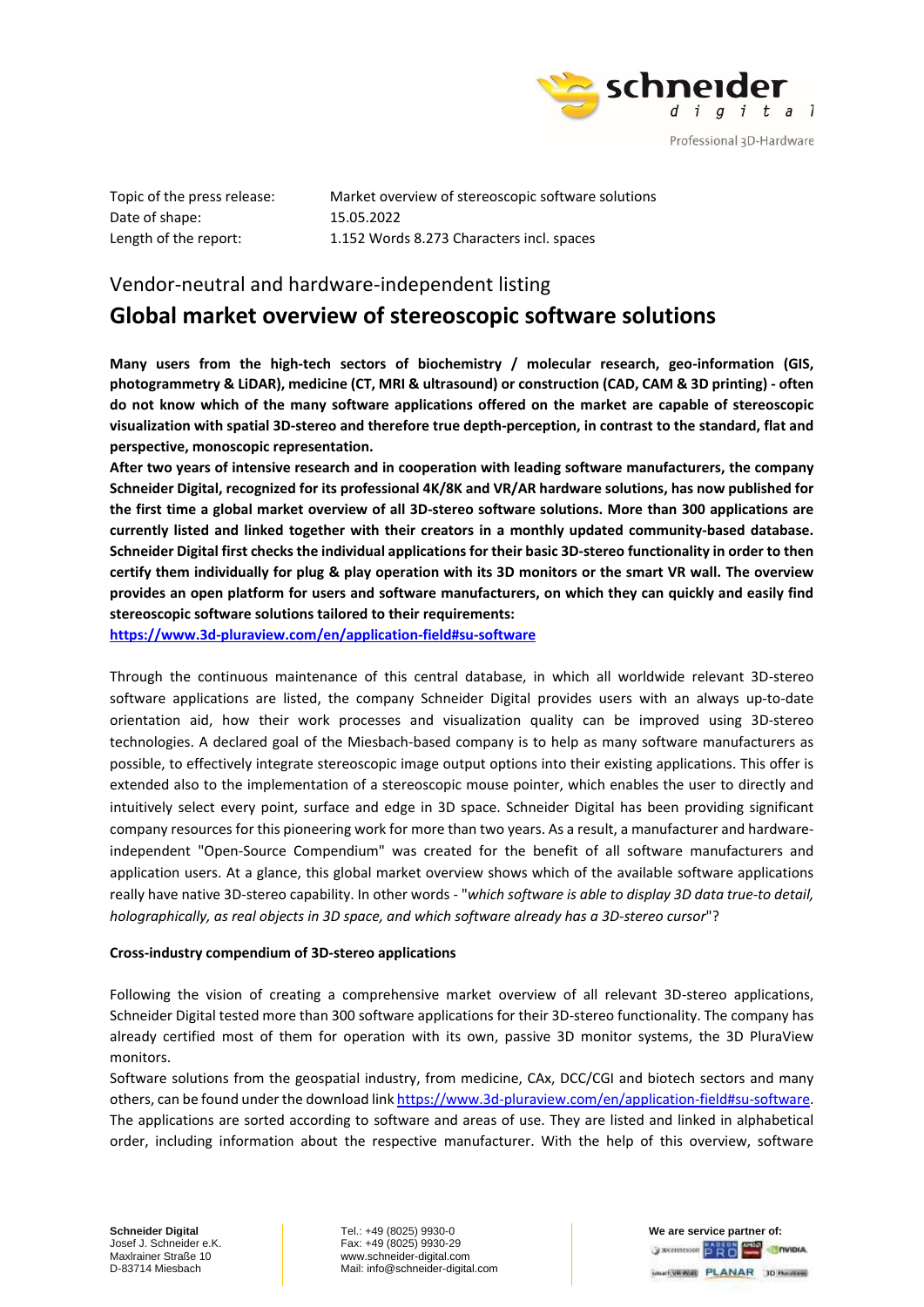

manufacturers and users can quickly and easily find a solution that is tailored to their requirements. It is also planned to further expand this collection with video tutorials for 3D-stereo configuration settings and include also a graphics card database with all suitable, stereo-capable and professional graphic cards. The project initiator and CEO of Schneider Digital, Josef Schneider, summarizes the goal of the project as follows:

"*Our vision is the continuous expansion of this market overview, creating a complete, community-based database of all relevant 3D-stereo applications. In addition to listing all manufacturers and applications, we also want to integrate the relevant documentation, 'how-to' guides and video tutorials for the software configuration there."*

### **More than 300 3D-stereo solutions at a glance[: www.3D-PluraVIEW.com](http://www.3d-pluraview.com/)**

Most of the currently more than 300 software solutions have been extensively tested by Schneider Digital for their 3D functionality and certified for use with 3D monitors or power walls. The geospatial section includes leading 3D software applications from Esri, Hexagon, Bentley, Trimble, DAT/EM Systems, and Terrasolid, among many others. The "Medical" category includes, for example, the 3D Slicer software from KITWARE, the 3D application Stereotaxy from Brainlab, Vesalius3D, and the 3D software syngo.foursight TEE & Cinematic Anatomy from Siemens. All 3D software applications listed in the overview are widespread solutions for sophisticated visualization. For design and modeling in the CAx area, 3D-stereo solutions are listed, e.g. from Autodesk, Dassault Systems, PTC, Siemens and ESI. Autodesk, Blender, Dassault Systems, KeyShot, and Lumiscaphe offer professional 3D software solutions for design and rendering. "*Our goal is to make stereo technology more widespread in the market for use with professional applications. We would like to further establish the advantages of working and visualization in 3D-stereo for the most important industry applications*," says Josef Schneider, summarizing the benefits of the market overview.

The market overview created by Schneider Digital with its more than 300 "real" 3D-stereo capable applications serves users and software manufacturers alike as an effective guide. The company makes the list of 3D-capable software applications available for download on its website at:

[https://www.3d-pluraview.com/en/application-field#su-software.](https://www.3d-pluraview.com/en/application-field#su-software)

If you are not on the list with your 3D-stereo software application and would like to be included, please email Schneider Digital at **[software@pluraview.com](mailto:software@pluraview.com)**.

Direct download of the PDF market overviews:

3D-Stereo [Applications by Category](https://www.3d-pluraview.com/wp-content/downloads/software-overview/3d_pluraview_supported_stereoscopic_applications.pdf) 3D-Stereo [Applications by Manufacturer](https://www.3d-pluraview.com/wp-content/downloads/software-overview/3d_pluraview_supported_stereoscopic_software-vendors.pdf)

### **Complete 3D-stereo workstation solutions - a powerful combination of software and hardware**

Working with holographically displayed 3D models is becoming increasingly established in application areas such as research, analytics, development, construction, design or medical diagnostics. The passive-stereo 3D PluraView monitors are now the industry standard for all stereoscopic software applications because they guarantee precise 3D-stereo visualization with the highest resolution of up to 4K per eye. They are used in a wide variety of areas, such as photogrammetry, GIS/mapping, LiDAR point clouds, laser scanning, oil & gas exploration, archaeology, AEC/BIM, visualization of 3D city models, CAx, medical or biotechnology and molecular chemistry.

**Schneider Digital Tel.: +49 (8025) 9930-0 We are service partner of:** Josef J. Schneider e.K. Fax: +49 (8025) 9930-29 MaxIrainer Straße 10 www.schneider-digital.com<br>D-83714 Miesbach Mail: info@schneider-digital Mail: info@schneider-digital.com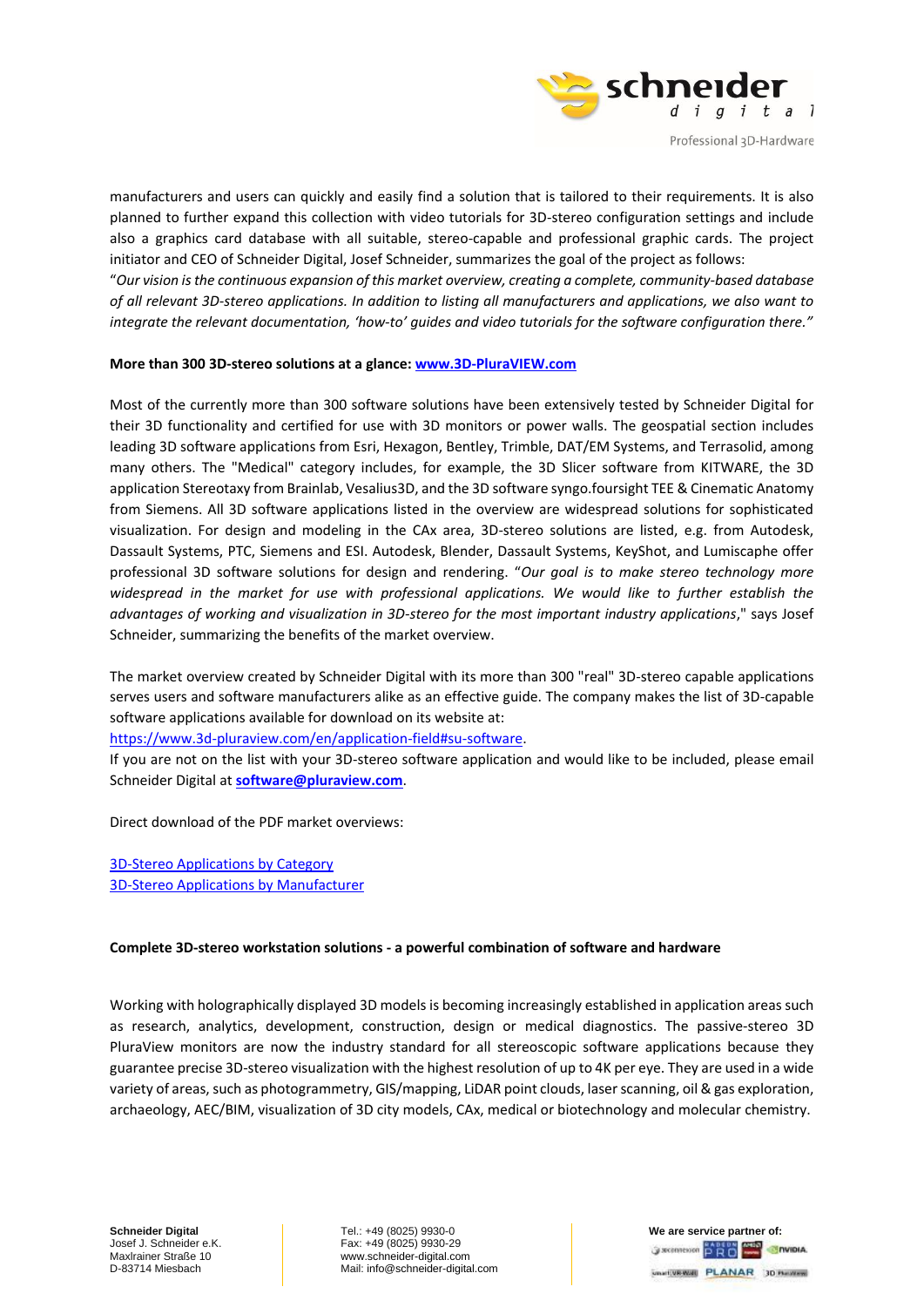

Professional 3D-Hardware

3D visualization is a complex subject which can only lead to excellent, industrial-grade visualization results, if the software and hardware components work flawlessly together. Schneider Digital has over 25 years of industry and product experience with sophisticated professional hardware and has gathered detailed market knowledge and application expertise over these years. Schneider's experience has proved: the combination of computing performance and visualization technology is essential! If you use a 3D-stereo software solution and want to work stereoscopically - or with VR/AR - you need a competent CPU/GPU hardware combination. Only in perfect interaction with powerful, professional hardware can landscapes, buildings, entire cities, complex CAD models, GIS infrastructure, industrial processes or human anatomy be processed and visualized in three dimensions, true to detail, efficiently and smoothly. The larger the data sets to be processed are, the higher the demands on the performance of the workstations and the image quality of the 3D monitors. Professional users with demanding 3D work tasks benefit from the Schneider Digital's visualization technology, in combination with highperformance workstations and 3D/VR/AR input devices as complete workplace solutions.

### **WERTUAL ARIEGL Besri** A AUTODESK **SIEMENS**  $35$  3DEXCITE **B** 3D Slicer  $\hat{z}$  BRAINLAB **3D SYSTEMS**  $\frac{2}{2}$  catio **ANSYS OPTIS** Terra **Agisoft Bentley** *<b>*:Trimble **HEXAGON ELITECAD F※RSINA** DAT/EM **3D PluraView**

### **Images:**

#### **Image Title:**

Vendor-neutral and hardware-independent open-source compendium: Schneider Digital regularly publishes a global market overview of 3D-capable software solutions. Over 300 applications have already been tested for their 3D stereo functionality and certified for operation with 3D monitors or power walls.